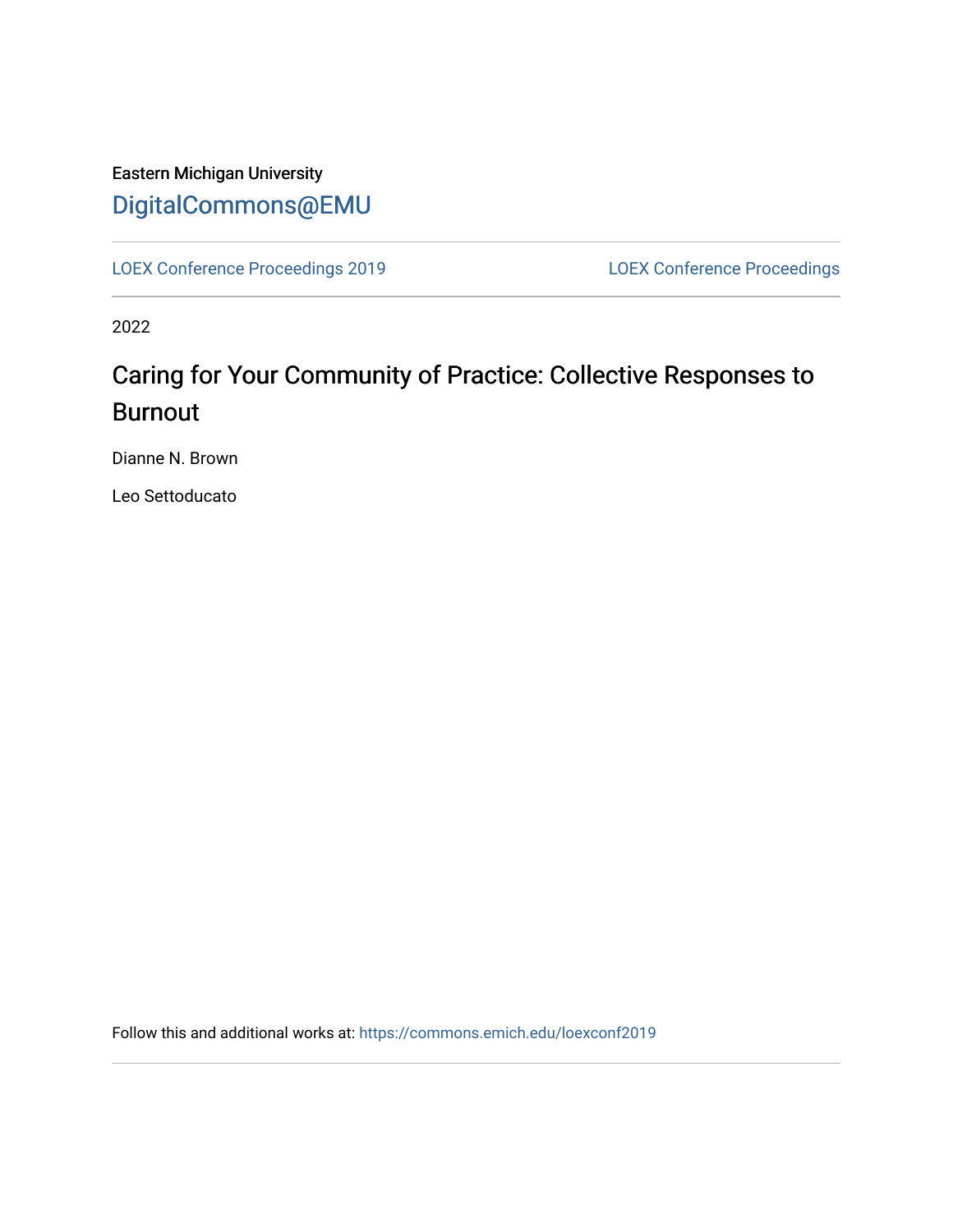# **CARING FOR YOUR COMMUNITY OF PRACTICE: COLLECTIVE RESPONSES TO BURNOUT**

### **DIANNE N. BROWN AND LEO SETTODUCATO**

#### **INTRODUCTION**

What could your community look like if everyone was adequately cared for and nurtured? Every aspect of instruction librarianship requires the performance of emotional labor. In cultures of overwork, this emotional labor is not reciprocated, leaving library workers at risk of burnout. While a growing body of literature suggests individual strategies for performing self-care to mitigate these negative effects, care cannot exist in a vacuum. As we considered our own experiences, the experiences of our colleagues, and the body of literature on emotional labor and burnout in academic libraries, we found common threads through all of those contexts and would summarize them as follows:

We, as a profession, are tired and burned out. We, as a profession, believe we're doing good work, but the "goodness" of work does not necessarily fill our hearts or our wallets. We, as a profession, are seeking to mitigate the feelings of burnout, but the question is: how?

We propose that caring for our communities can be sustaining, not draining. In an interactive workshop at LOEX, we examined the organizational and structural forces that cause burnout, and introduced community care as a way to nurture our communities and ourselves. Our learning outcomes were that participants will:

- 1. Define self-care and community care at a sociopolitical level in order to acknowledge the structures of power that impact mental health and contribute to teaching burnout.
- 2. Recognize the relationship between teaching and community care in order to identify strategies that can be implemented locally.
- 3. Create a zine as a learning artifact in order to develop a reflective practice for continuing self-care.

In our workshop, we sought to create a space for education, validation, and vulnerability. Using a zine as a reflective teaching tool, we asked participants to reflect on their own work contexts and consider how they could begin to develop a culture of community care at their institutions.

### **CONTEXT AND CHALLENGES**

Over the past two years, our library has undergone significant organizational change. We noticed staff sharing experiences of low morale and burnout, problems which were especially acute for research and instruction librarians navigating the demands of public service work (Kendrick, 2017). Our department maintains a generally collaborative and collegial environment, but we saw our community of practice feeling stressed and wanted to find a way that we—two librarians without managerial status—could help.

Scholarly literature offers at best an incomplete picture. While burnout can have a negative impact on performance at work, we wanted to take a more holistic approach that centered wellbeing and focused on the person rather than their productivity. Work that does take this approach, however, is not always represented in scholarship nor does it always conform to expectations of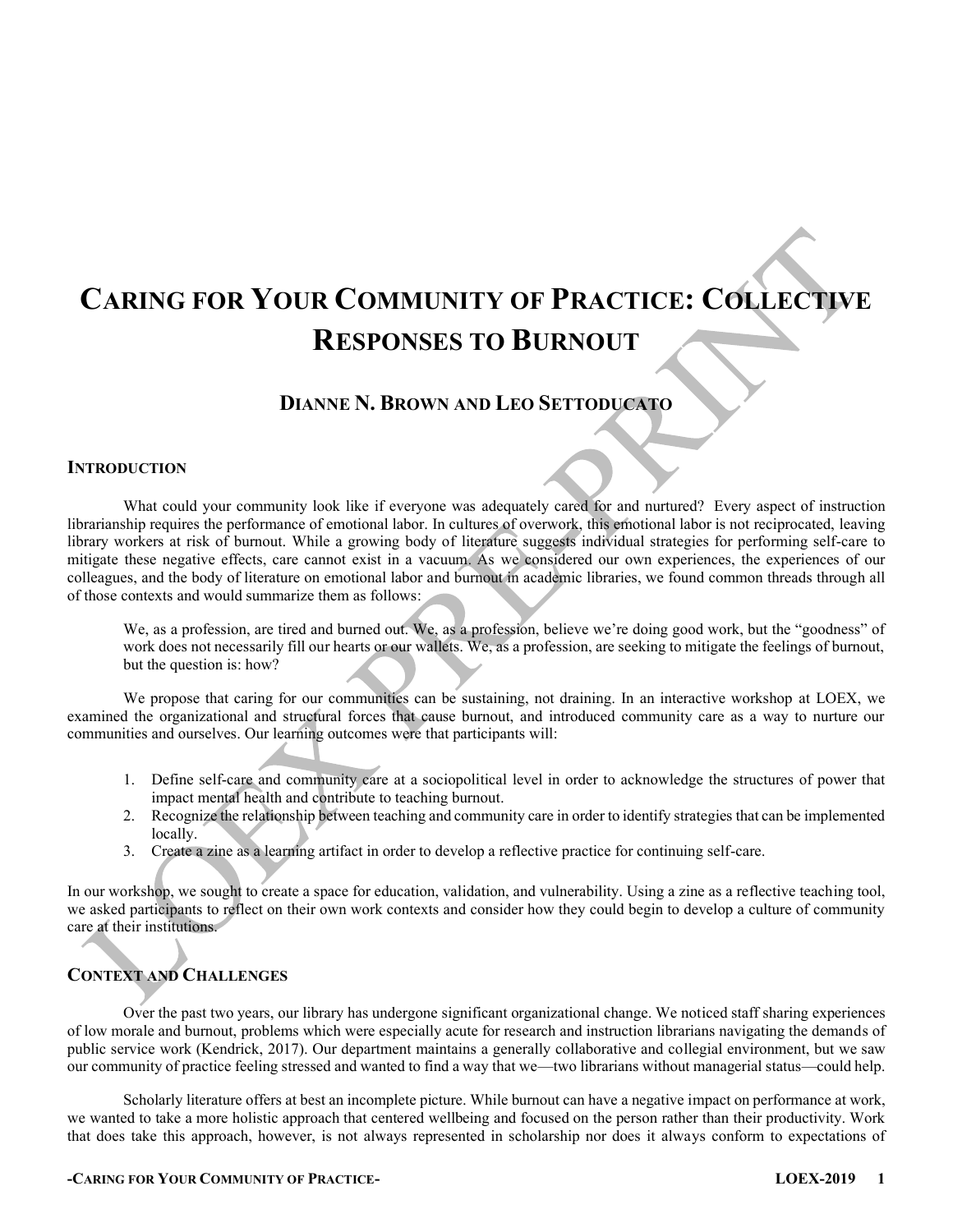academic outputs. Women of color, particularly Black and Brown women in social justice spaces, have long been doing vital care and healing work (Piepzna-Samarasinha, 2016). As white folks writing in a profession that is 88% white (ALA Diversity Counts, 2012) it is crucial to approach caring for our communities in ways that respect and do not co-opt the movements from which we are trying to learn. Rather, our aim was to bring together a series of ideas and practices that could inform our approaches to supporting one another.

#### **Emotional Labor and Burnout**

As teaching librarians, we perform a great deal of emotional labor, which is the work of regulating and suppressing one's own feelings in order to "appropriately" respond to another person's needs, often in the context of a power differential (Grandey, 2000, p. 95). This manifests in our interactions with students and faculty (Sloniowski, 2016, pp. 659-660). Our work with students encompasses not only helping them find the best research for their papers, but also the affective domain: we help them make appointments with the writing center or the counseling center, hand them tissues when they cry, and sometimes serve as safe adults with whom they can share their problems. While stressed out students may see us as safe adults to cry in front of, stressed out faculty can view us as people on whom they can vent their frustrations. We cannot deny the effects that these aspects of our jobs have on our health and wellbeing, especially given the burnout that can occur as a result (Julien & Genius, 2009, p. 931; Kendrick, 2017, pp. 855-856; Matteson & Miller, 2013 p. 60).

Burnout encompasses persistent feelings of exhaustion and negativity resulting from the demands and stressors of work (Maslach, Schaufeli, & Leiter,, 2001, pp. 402-403). This is especially a problem for librarians who teach because we navigate a unique set of circumstances in our work lives (Sheesley, 2001, p. 448). Much of our day-to-day work is spent in negotiation: negotiating what work we will prioritize over other things, negotiating our time when it comes to reference desk shifts and student consultations, and negotiating with faculty around what, when and where we teach. This seemingly endless series of negotiations can undermine our feelings of confidence and expertise. Moreover, much of our work is done in silos which sometimes consist of just one person. Teaching can be incredibly isolating, particularly for new librarians who are working to develop their teaching skills. We write learning outcomes alone, design activities alone, and teach behind a closed door. We reflect, review assessments, and enter statistics alone. How can we build communities of practice when our work is often done in isolation?

Vocational awe, the idea that libraries are inherently good and beyond critique, exacerbates these challenges (Ettarh, 2018). Vocational awe promotes the narrative that our work is *always* good, and therefore we should *always* feel good doing it, meaning that the individual must be the problem if they feel differently. Add in the further complication that the work of teaching librarians is highly gendered, and a fuller picture of the challenges teaching librarians face is revealed (Douglas & Gadsby, 2017). We are at an acute risk of burnout because of complex and compounding factors, and the isolation of our work means we often feel that we are alone in our burnout; that *we* are the problem that needs solving.

#### **Structural Challenges**

We live in a social, political, and economic moment that rewards isolation and discourages care. Relations of neoliberal capitalism are structured to maintain a power dynamic that benefits those who are already privileged at the expense of everyone else (Harvey, 2016, 2007; Duggan, 2003). As Jessica Schomberg observes, "toxic individualism creates conditions in which precarity grows. Precarity depends on keeping people separated and focused on taking care of themselves above all else. It structurally privileges those labeled as white and abled" (2018, p.119). Library burnout is connected to unstable working conditions, a culture of individualism, and expectations of resilience--the prevailing idea that one should be able to do more with less resources and no help (Schomberg, 2018, p.119; Galvan, Berg, & Tewell, 2017). The pressure on individuals means that solutions to these problems are framed on an individual scale, and a commonly proposed "solution" is self-care.

#### **SELF-CARE AND COMMUNITY CARE**

Conversations about self-care almost always refer to Audre Lorde's now-famous quote, "Caring for myself is not selfindulgence, it is self-preservation, and that is an act of political warfare" (1988, p.131). This quote is often used to justify the practices of consumption in isolation that have come to represent mainstream aesthetics of self-care, for example purchasing skincare products and using them alone in one's own home and then posting about these activities on social media. While it is important to attend to one's physical needs, this narrative of performance largely overlooks the context in which Lorde was writing (her position as a Black lesbian feminist poet activist and librarian is central to her work), as well as the broader oppressive systems that render self-care necessary. In her analysis of Lorde's writing, Sara Ahmed notes "This kind of self-care is not about one's own happiness. It is about finding ways to exist in a world that is diminishing"  $(2014)$ .

While it's true for some that survival under capitalism is an inherently radical act, individual action is not a sustainable response to structural issues. Despite the cultural messages we receive, we do not have to bear our burdens or fix unjust systems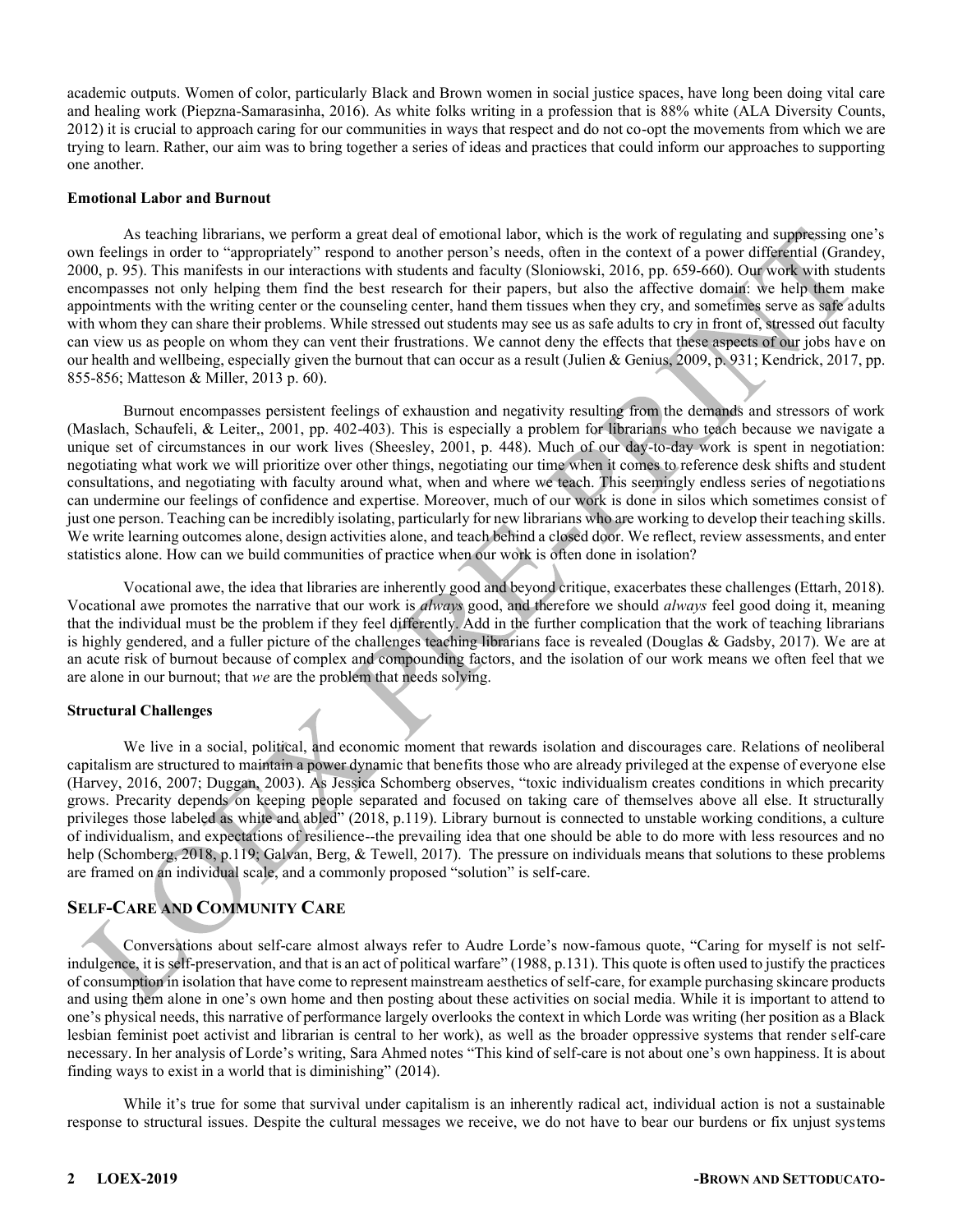alone. Moreover, caring is not a binary: it is possible to derive emotional sustenance by caring for oneself and one's community simultaneously.

So let's pause for a moment: "There is such urgency in the multitude of crises we face, it can make it hard to remember that in fact it is urgency thinking (urgent constant unsustainable growth) that got us to this point, and that our potential success lies in doing deep, slow, intentional work" (brown, 2017, p. 114). This work cannot happen in isolation.

Community care is the opposite of toxic individualism: "By focusing on the bigger picture of our communities we can see that we are not alone and that we can help each other face similar problems. Intentional community care can create an environment that promotes satisfaction rather than burnout or precocity" (Schomberg, 2018, p.119). In social justice movements, "community care means liberation for those of us who struggle alone, fearing the burden we place on others" (Jones, 2017). Fostering communities of care will not necessarily solve the structural problems we face, but facing problems together and offering support can be an effective way of not only coping, but finding meaning. When burnout is connected to the structure in which we work, turning to that structure will not provide a solution (Audre Lorde Project, n.d.). Thus, we define community care as giving and receiving care in ways that support shared wellbeing and connectedness, particularly amidst shared struggles.

#### **Community Care at our Library**

At the beginning of this paper and our workshop, we asked ourselves what our community could look like if everyone was cared for and nurtured. Strategies for realizing that vision in our library have required varying amounts of effort to plan and implement. The Wall of Awesome, a series of large sticky notes with smaller sticky notes for people to publicly post colleagues' successes, is a low effort, high reward example. One of our colleagues has a trained therapy dog that she brings to the library for staff to visit with twice a year, and others have organized Cookiefest, an event held during the winter holiday season when people volunteer to bake cookies and library staff spend an afternoon enjoying them and one another's company. We have piloted one-song dance parties on Friday afternoons (which was met with a mixed reception!) and have organized a library team to play in the university staff softball league this summer. Most importantly, we have worked to build a culture of checking in: not just checking in to see if a project has been completed or statistics collected, but rather asking how a coworker is doing and sincerely wanting to know the answer. Without building a culture in which we are concerned with our colleagues' holistic well-being, any community care initiatives we tried would most certainly have failed. We check in with our community when people seem stressed or upset, but also when they have news to celebrate. We support and uplift in equal measure.

#### **CONVERSATIONS AND FUTURE DIRECTIONS**

The conversations we heard during the small group discussions in our LOEX workshop made our hearts hurt but feel full at the same time: so many of us are facing similar challenges, but when given space to share and be vulnerable, people opened up to one another with care and authenticity. When we opened the floor for discussion, the questions participants asked were thorny: What do you do when you're new to an organization and don't have power to create change? How do you change a workplace culture where there is clearly legacy ill will between coworkers? Doesn't it require a lot of emotional labor to create a culture of community care? Our responses were that yes, it does require a certain measure of emotional labor to begin building a culture of community care but that the care we have received in return has made that effort worth it. Finding someone with whom to begin this work can help alleviate some of the emotional labor, and modeling community care with just one colleague can be the first step in that ethos spreading to others in the organization (brown, 2017, p. 159; Fargo, 2019). Dealing with legacy issues, or issues where all conversations tend to end up emotionally charged, doesn't have one easy answer, but sometimes reaching out with kindness to a particularly challenging coworker can be a great first step. Ultimately, community care recognizes that we are all people, and caring for/being cared for by people holistically can improve our work life immensely.

After the LOEX session was over, we received very positive feedback from attendees in person and on Twitter. Many attendees expressed a desire to continue the conversation and an appreciation that we had made space for challenging conversations. We asked our attendees and are also asking our readers with power at their institutions to consider the following:

- How can you leverage your power to help people who do not have institutional power?
- Gauge the emotional climate of your workplace frequently and intentionally: check on your team!
- If you're not sure what the emotional climate is, find out: ask staff how they are doing  $\&$  what they need to feel supported.
- Remember that people can't do their jobs well (or at all) if they don't feel safe and supported. As a manager, it's your responsibility to foster a culture of kindness, trust and respect.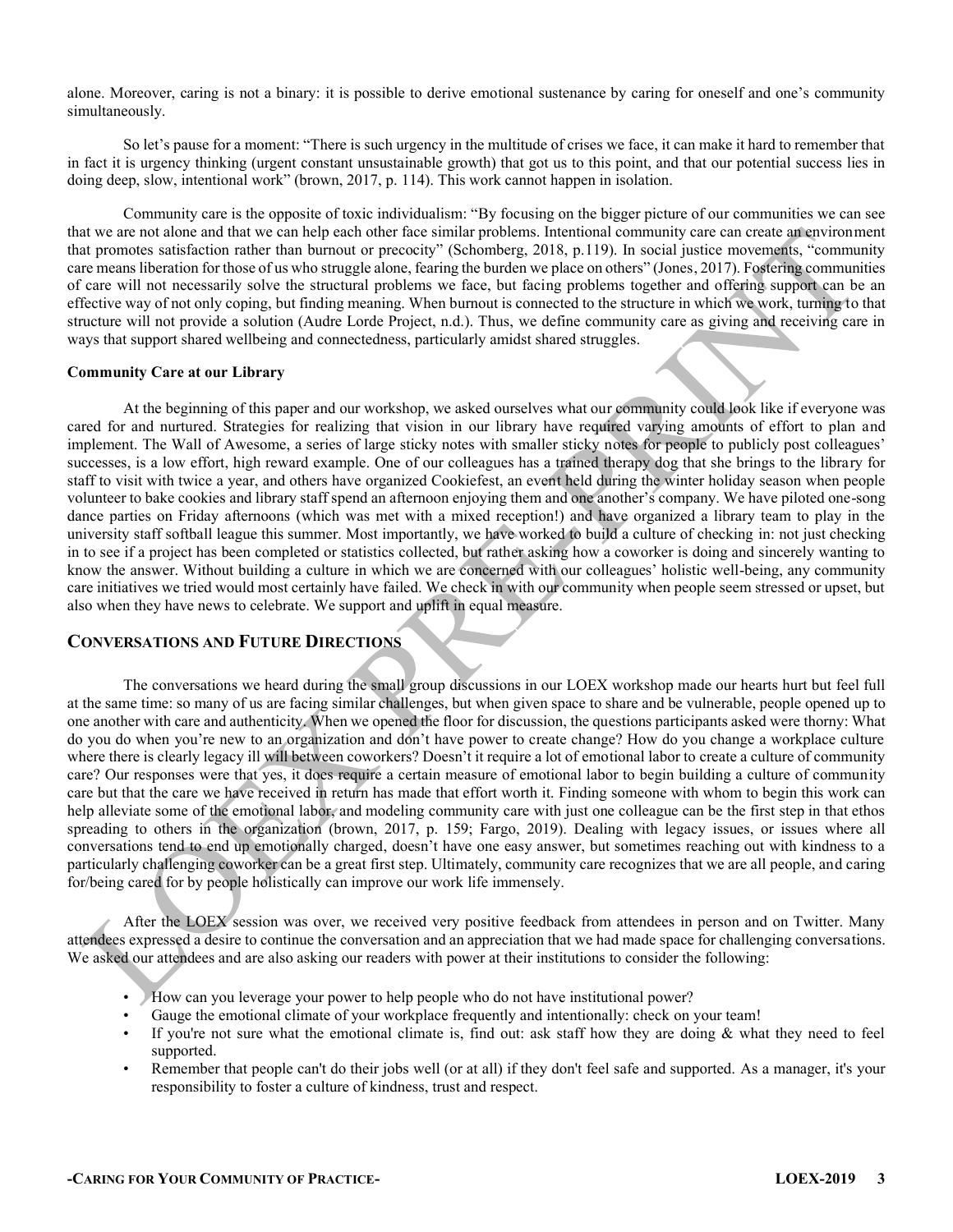Use your position to advocate for material and cultural changes to improve your staff's wellbeing: fair wages, comfortable and accessible workspaces, modeling work-life balance, specifically discouraging overwork, encouraging workers to take the sick time and vacation time to which they are entitled, etc.

Creating a culture of community care requires naming the challenges we face, both personally and structurally, and acknowledging the impact they have on our health and well-being. As Ahmed writes,

And that is why in queer, feminist and anti-racist work self-care is about the creation of community, fragile communities, assembled out of the experiences of being shattered. We reassemble ourselves through the ordinary, everyday and often painstaking work of looking after ourselves; looking after each other (2014).

It requires being vulnerable in space that has traditionally been hostile to vulnerability, and extending a hand to colleagues who may have rejected support in the past. It requires empathy, kindness and understanding: a willingness to uplift and to support. It requires work, but that work is rewarded with a community of practice that truly cares as much for teaching librarians as it does for its students and faculty.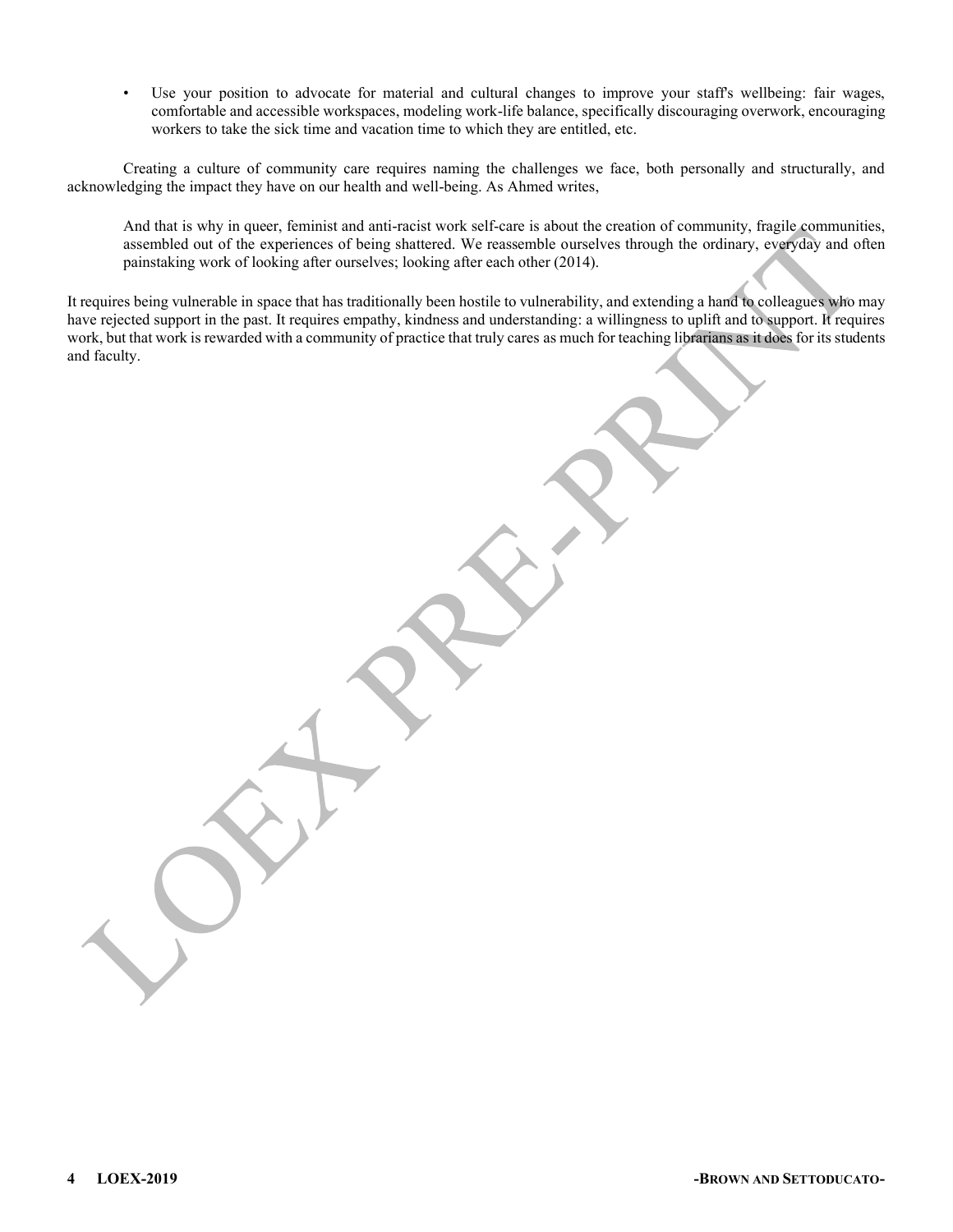#### **REFERENCES**

Ahmed, S. (2014). Selfcare as warfare. Retrieved from<https://feministkilljoys.com/2014/08/25/selfcare-as-warfare/>

- American Library Association. (2012). Diversity counts. Retrieved from <http://www.ala.org/aboutala/offices/diversity/diversitycounts/divcounts>
- Audre Lorde Project (n.d.). Breaking isolation: Self care and community care tools for our people. Retrieved from <https://alp.org/breaking-isolation-self-care-and-community-care-tools-our-people>

brown, a. m. (2017). *Emergent strategy: Shaping change, changing worlds*. Chico: AK Press.

- Duggan, L. (2003). *The twilight of equality? Neoliberalism, cultural politics, and the attack on democracy*. Boston: Beacon Press.
- Ettarh, F. (2018). Vocational awe and librarianship: The lies we tell ourselves. *In the Library with the Lead Pipe*. Retrieved from <http://www.inthelibrarywiththeleadpipe.org/2018/vocational-awe/>
- Fargo, H. (2019). Celebrating friendships in academia. Retrieved from [https://acrlog.org/2019/02/05/celebrating-friendships-in](https://acrlog.org/2019/02/05/celebrating-friendships-in-academia/)[academia/](https://acrlog.org/2019/02/05/celebrating-friendships-in-academia/)
- Douglas, V. A., & Gadsby, J. (2017). Gendered Labor and Library Instruction Coordinators: *ACRL 2017- At the Helm: Leading*

*Transformation*, 266-274. Baltimore, MD.

- Galvan, A., Berg, J., & Tewell, E. (2017). *Resilience, grit, and other lies: Academic libraries and the myth of resiliency*. Presented at ACRL, Baltimore, MD.
- Grandey, A. A. (2000). Emotional regulation in the workplace: A new way to conceptualize emotional labor. *Journal of Occupational Health Psychology*, *5*(1), 95-110[. https://doi.org/10.1037/1076-8998.5.1.95](https://doi.org/10.1037/1076-8998.5.1.95)
- Harvey, D. (2007). *A brief history of neoliberalism*. Oxford: Oxford University Press.
- Harvey, D. (2016). *Neoliberalism is a political project*. Retrieved fro[m http://jacobinmag.com/2016/07/david-harvey-neoliberalism](http://jacobinmag.com/2016/07/david-harvey-neoliberalism-capitalism-labor-crisis-resistance/)[capitalism-labor-crisis-resistance/](http://jacobinmag.com/2016/07/david-harvey-neoliberalism-capitalism-labor-crisis-resistance/)
- Jones, A. (2017). Beyond self-care bubble baths: A vision for community care. Retrieved from [https://www.autostraddle.com/on](https://www.autostraddle.com/on-being-a-burden-whats-missing-from-the-conversation-around-self-care-385525/)[being-a-burden-whats-missing-from-the-conversation-around-self-care-385525/](https://www.autostraddle.com/on-being-a-burden-whats-missing-from-the-conversation-around-self-care-385525/)
- Julien, H., & Genuis, S. K. (2009). Emotional labour in librarians' instructional work. *Journal of Documentation*, 65(6), 926–937. <https://doi.org/10.1108/00220410910998924>
- Kendrick, K. D. (2017). The low morale experience of academic librarians: A phenomenological study. *Journal of Library Administration*, *57*(8), 846±878.<https://doi.org/10.1080/01930826.2017.1368325>
- Lorde, A. (1988). *A burst of light: Essays*. Ithaca, NY: Firebrand Books.
- Maslach, C., Schaufeli, W. B., & Leiter, M. P. (2001). Job burnout. *Annual Review of Psychology*, 52(1), 397-422. <https://doi.org/10.1146/annurev.psych.52.1.397>
- Matteson, M. L., & Miller, S. S. (2013). A study of emotional labor in librarianship. *Library & Information Science Research*, *35*(1), 54–62.<https://doi.org/10.1016/j.lisr.2012.07.005>
- Piepzna-Samarasinha, L. L. (2016). A not-so-brief personal history of the healing justice movement, 2010–2016. Retrieved from <http://micemagazine.ca/issue-two/not-so-brief-personal-history-healing-justice-movement-2010%E2%80%932016>
- Schomberg, J. (2018). Disability at Work: Libraries, Built to Exclude. *Politics and Theory of Critical Librarianship*, 111–123.
- Sheesley, D. F. (2001). Burnout and the academic teaching librarian: an examination of the problem and suggested solutions. *The*  Journal of Academic Librarianship, 27(6), 447-451. [https://doi.org/10.1016/S0099-1333\(01\)00264-6](https://doi.org/10.1016/S0099-1333(01)00264-6)